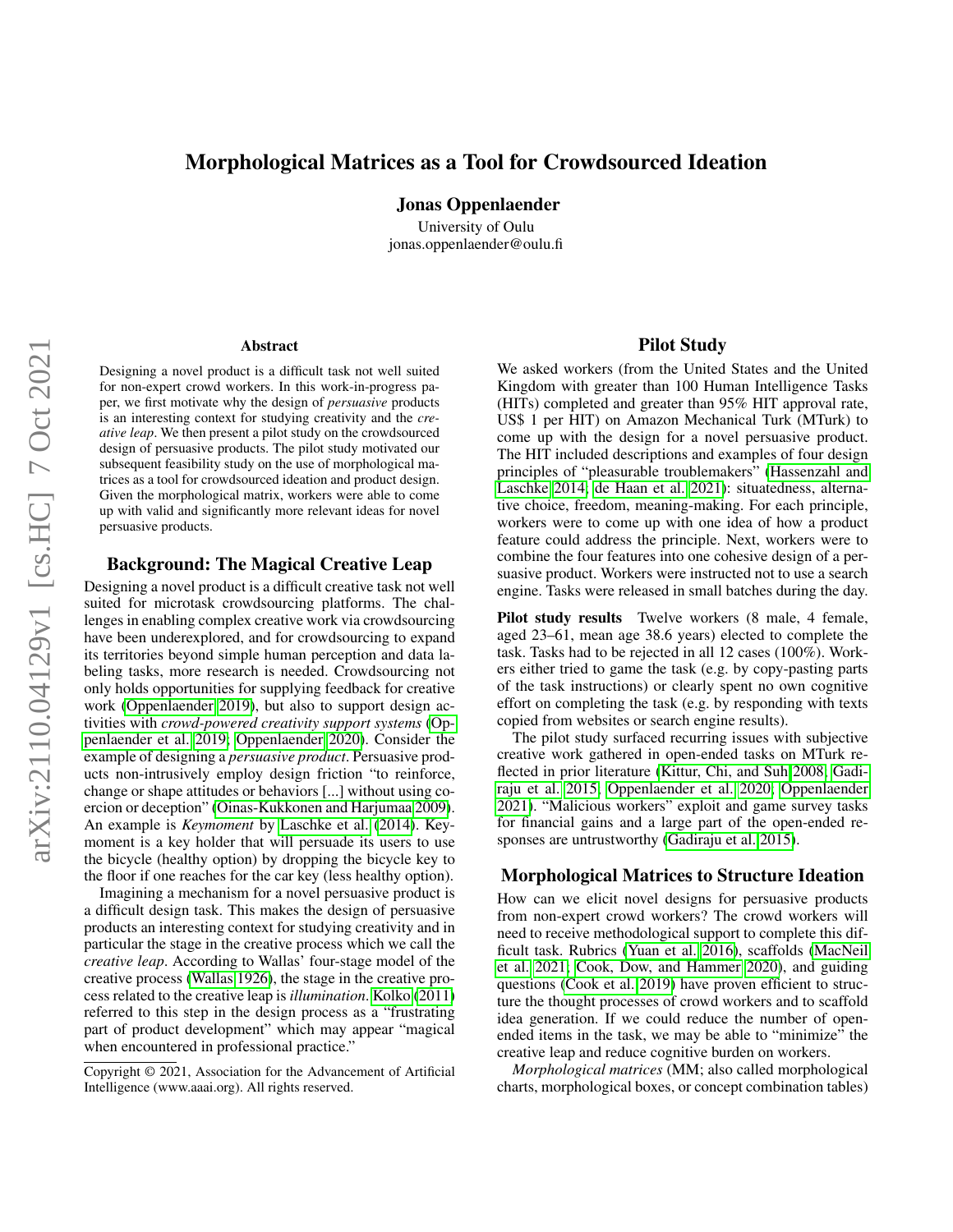may be a way to achieve this goal. MM are a method used in New Product Development (NPD) to generate ideas by combining individual product features into new product designs [\(Ulrich and Eppinger 2011;](#page-2-17) [Pahl et al. 2007\)](#page-2-18). MM apply the principle of functional decomposition. The columns in the matrix represent a collection of functional solutions to sub-problems. A solution to the overall problem is selected by combining one solution from each column.

Given the MM, crowd workers can ideate a product by selecting different features (one from each column). Selfselection has proven effective in not limiting a worker's creativity [\(Oppenlaender and Hosio 2019\)](#page-2-19). The selection is then synthesized into a product design. This would require only one open-ended item for describing how the whole product would function given the selected features. Thus, the number of open-ended items is reduced and the cognitive effort to solve the task is minimized.

# Feasibility Study

To test the feasibility of this idea, we analyzed the prototyping journey described by [de Haan et al.](#page-2-8) [\(2021\)](#page-2-8) to curate a set of design options for designing a persuasive product that motivates its users to physically exercise more often. The HIT (see Figure [1\)](#page-1-0) included the set of design options in a morphological matrix. Workers were to select one option from each row in the MM, and describe how the product would work given the three selected options. We launched this task on MTurk using the same qualifications as above. We coded the answers on whether 1) the worker appeared to use their cognition to solve the task, and 2) the worker provided a valid idea for a persuasive product, given the task.

Study results Of the twelve HITs submitted by workers (9 male, 3 female, aged  $22-58$ , mean age = 36.3 years), five (41.67%) had to be rejected due to the same reasons as in the pilot study. For instance, workers entered *"very useful to our quality"* and *"Develop a customer centric view. A product is the item offered for sale. A product can be a service or an item,"* or some random text about the word 'argument' in college writing assignments. Clearly, the workers tried to game the task. Seven workers appeared to spend some cognitive effort on coming up with a solution. Of these seven workers, four submitted an idea for a persuasive product. The four solutions are (paraphrased for brevity):

- 1. *A mirror that reflects what you would look like if you continued to work out. The mirror includes workout plans and can be switched off to override the persuasive product.*
- 2. *A dressing table with a smart display.*
- 3. *A mirror that will swivel and provide a 360 degree view.*
- 4. *Multi-colored clothing that is attractive and irresistible.*

The first solution was the most elaborate and complete. This solution was also one of the solutions presented in the design journey by [de Haan et al.](#page-2-8) [\(2021\)](#page-2-8).

## Limitations and Future Work

Morphological matrices as a method for crowdsourcing ideas require a schematisation of the solution space into

<span id="page-1-0"></span>

| <b>Purpose</b>                                                    |                       |                                                       |                                                                                                                                                                                                                                                                                                                                                                                                                                                                                                                                         |                 |                        |                            |                             |
|-------------------------------------------------------------------|-----------------------|-------------------------------------------------------|-----------------------------------------------------------------------------------------------------------------------------------------------------------------------------------------------------------------------------------------------------------------------------------------------------------------------------------------------------------------------------------------------------------------------------------------------------------------------------------------------------------------------------------------|-----------------|------------------------|----------------------------|-----------------------------|
| study on crowdsourcing creativity.                                |                       |                                                       | You will take the role of a product designer whose task is to come up with a new product. This task is part of an academic                                                                                                                                                                                                                                                                                                                                                                                                              |                 |                        |                            |                             |
| Instructions                                                      |                       |                                                       |                                                                                                                                                                                                                                                                                                                                                                                                                                                                                                                                         |                 |                        |                            |                             |
| resulting product would work.<br>Where the product is Wardrobe    |                       | ○ Wardrobe door                                       | around a wardrobe or the clothing within the wardrobe. The wardrobe contains the exercise clothing, among other clothing.<br>The product should reinforce, change or shape attitudes or behaviors of its users without using coercion or deception.<br>Below you will find a set of options that will structure your thinking. From each row in the matrix, you are to select one option.<br>The combination of your three choices is the new product. You should reflect on your choices, and briefly describe how the<br>Clothes rail | Clothing        | o In or on the         |                            | o Dressing o Somewhere else |
| located:                                                          | door                  | handle                                                |                                                                                                                                                                                                                                                                                                                                                                                                                                                                                                                                         | hanger          | clothing itself mirror |                            | inside the wardrobe         |
| Functional principle: Change color Stickiness                     |                       |                                                       | <b>Drop to floor</b>                                                                                                                                                                                                                                                                                                                                                                                                                                                                                                                    | ⊙ Emit<br>smell | o Unfold               | <b>Tactile</b><br>friction | Reflect an image            |
| <b>Freedom</b> and<br>alternative course of ignore the<br>action: | o User can<br>product | Liser can use<br>override the product's<br>suggestion | Some other way of<br>providing an alternative<br>action                                                                                                                                                                                                                                                                                                                                                                                                                                                                                 |                 |                        |                            |                             |
|                                                                   |                       |                                                       | Now please reflect on your choice from above, and combine the three selections into an idea for a product that will persuade<br>its users to work out more. Briefly describe this product and how it works:                                                                                                                                                                                                                                                                                                                             |                 |                        |                            |                             |

Figure 1: Task given to workers in the second study.

solution-independent functions. This functional structure of the end product, however, "depends on the solutions that are considered for its implementation and vice versa" [\(Fiori](#page-2-20)[neschi, Rotini, and Rissone 2016\)](#page-2-20). In practice, functions are often derived by ideating temporary products. For this reason, the approach of functional decomposition has been criticized in the literature (ibid). Applied to the design of persuasive products, the functional solution space is vast (see [de Haan et al.](#page-2-8) [\(2021\)](#page-2-8)). This leads to two major limitations of the proposed approach. First, a functional and mutuallyexclusive decomposition is required to construct the MM. Second, a specific goal needs to be set for the design task. For instance, instead of designing any type of product, workers would be prompted to design a product that motivates people to work out more often.

We envision a three-step procedure for applying morphological matrices in crowdsourced product design and ideation. Workers would first generate a set of sub-problems for a given task. Workers would then define functions to address these sub-problems and determine which functions are compatible with each other. Methods from NPD, such as systematic search with the help of classification schemes [\(Pahl et al. 2007\)](#page-2-18), could be applied in this step. This would result in a mutually-exclusive set of functions that can be assembled in a MM. Finally, workers would select functions from the MM and combine them into product ideas. Since some functions may be mutually exclusive, the solution space could be adapted on-the-fly to the worker's selections to further facilitate the crowdsourced ideation.

### Conclusion

Morphological matrices hold potential to structure the idea generation process and to address the issues encountered in this paper's pilot study. Workers in our feasibility study were able to come up with significantly more valid product ideas if their creativity was constrained with a morphological matrix. By minimizing the number of open-ended survey items, workers were required to select only pre-defined functions and then synthesize the selected functions into a product design. This may have lowered the cognitive effort and lowered the creative leap in coming up with a novel product idea.